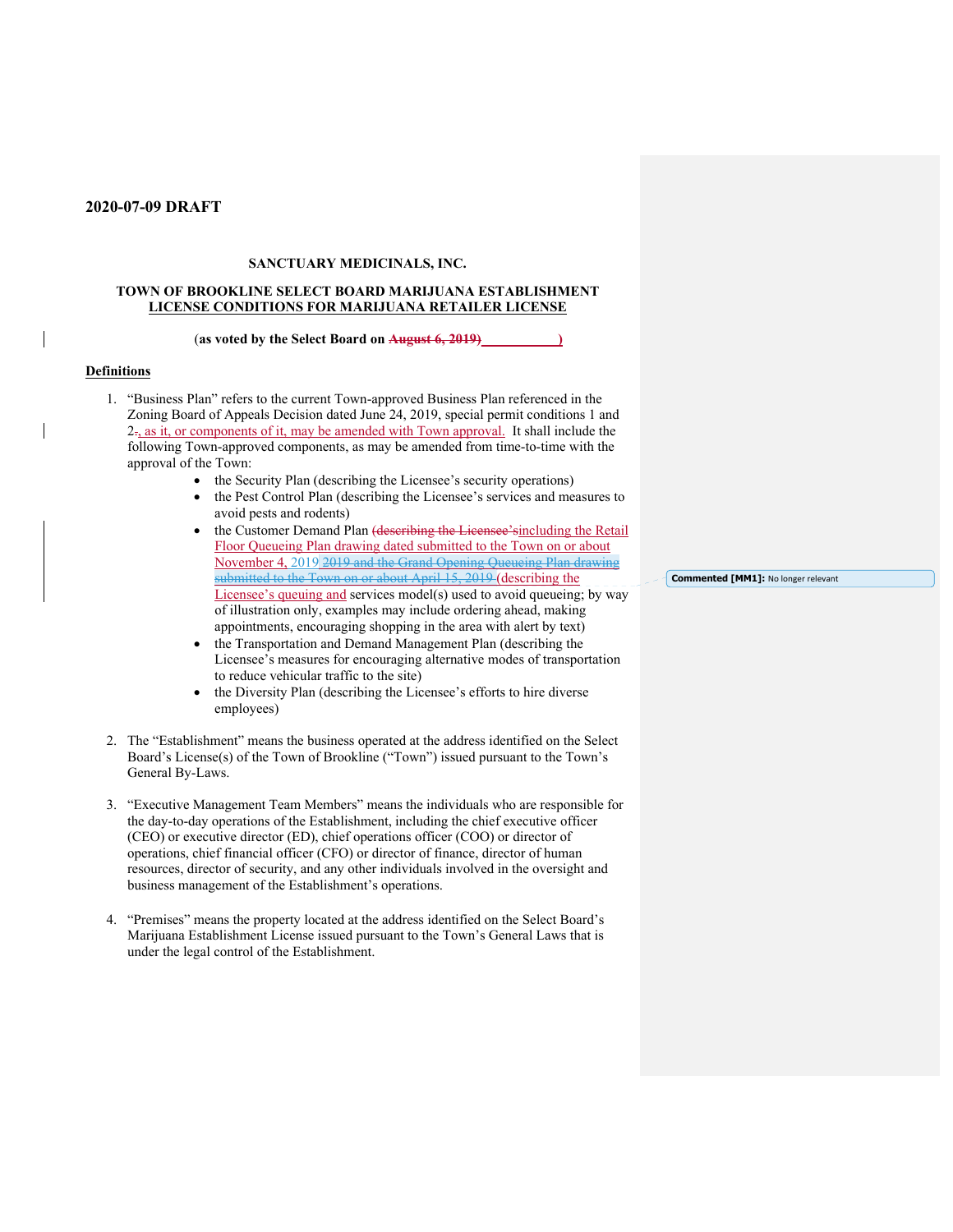5. "Inspectional Departments" means the Town's Police Department, Fire Department, Health Department, Building Department, Planning Department, and/or Department of Public Works/Transportation Division.

### **General Requirements**

- 6. The hours of operation under the Licensee's Select Board License To Operate as a Marijuana Retailer shall not exceed the hours of 10 a.m. to  $\frac{108}{2}$  p.m. on Mondays through Fridays and 9 a.m. to 10 p.m. Saturdays and 12:00pm to 6 p.m. on Sundays. The Licensee shall be closed on the last Monday in May, on Thanksgiving Day, on Christmas Day, and on the day following Christmas when Christmas is on a Sunday. No customers shall be permitted to enter the premises after 9:45 p.m. The Licensee shall not operate outside of the foregoing hours without Select Board approval. Any change to operational hours shall be subject to Select Board approval, after input from the Director of Engineering and Transportation and the Chief of Police. If the Licensee opensbeginning 15 minutes before 10 a.m. on Saturdays or Sundays, it shall conduct 3-month and 15 month traffic monitoring reports that include traffic counts during such earlier periods of operations.the closing hour.
- 7. The Licensee shall comply with all applicable State and local laws, regulations, by-laws, codes, conditions and agreements with the Town, including, but not limited to, G.L. c. 94G, 935 CMR 500, 105 CMR 725, the Town of Brookline's General By-Laws (including, but not limited to, **Article 8.37 of the General By-Laws**), the Town of Brookline's Zoning By-Laws, all applicable Town building, fire prevention, police, and health codes, regulations and standards, and any conditions imposed on licenses and permits held by the Licensee in connection with the Licensed Establishment (including, but not limited to, the Town's Zoning Board of Appeals special permit and any Select Board license). In the event of a conflict between these conditions, on the one hand, and State or local law or regulation, on the other, State or local law or regulation shall govern. In the event of conflict between the Business Plan, on the one hand, and these conditions, on the other, these conditions shall govern.
- 8. The Licensee shall comply with all agreements with the Town, including but not limited to Host Community Agreement ("HCA") with the Town. In the case where the HCA Stipulation(s) conflict with a State or local law or regulation, or with a condition imposed by a Massachusetts Cannabis Control Commission ("CCC") marijuana license, a condition of this Select Board License, or the Zoning Board of Appeals special permit, then the State or local law or regulation or License or permit condition shall control.
- 9. The Licensee shall maintain all permits and licenses required by State and local laws in connection with the Establishment, including, but not limited to, a valid, current license in good standing from the CCC. Any voiding of the license of the CCC by operation of law (including due to cessation of operations, failure to become operational within the permitted time, or relocation without State approval), and any revocation or suspension of the State license applicable to the Establishment, shall result in an automatic suspension of the Select Board license pending hearing or the opportunity therefor and pending further determination by the Select Board made in conformity with law.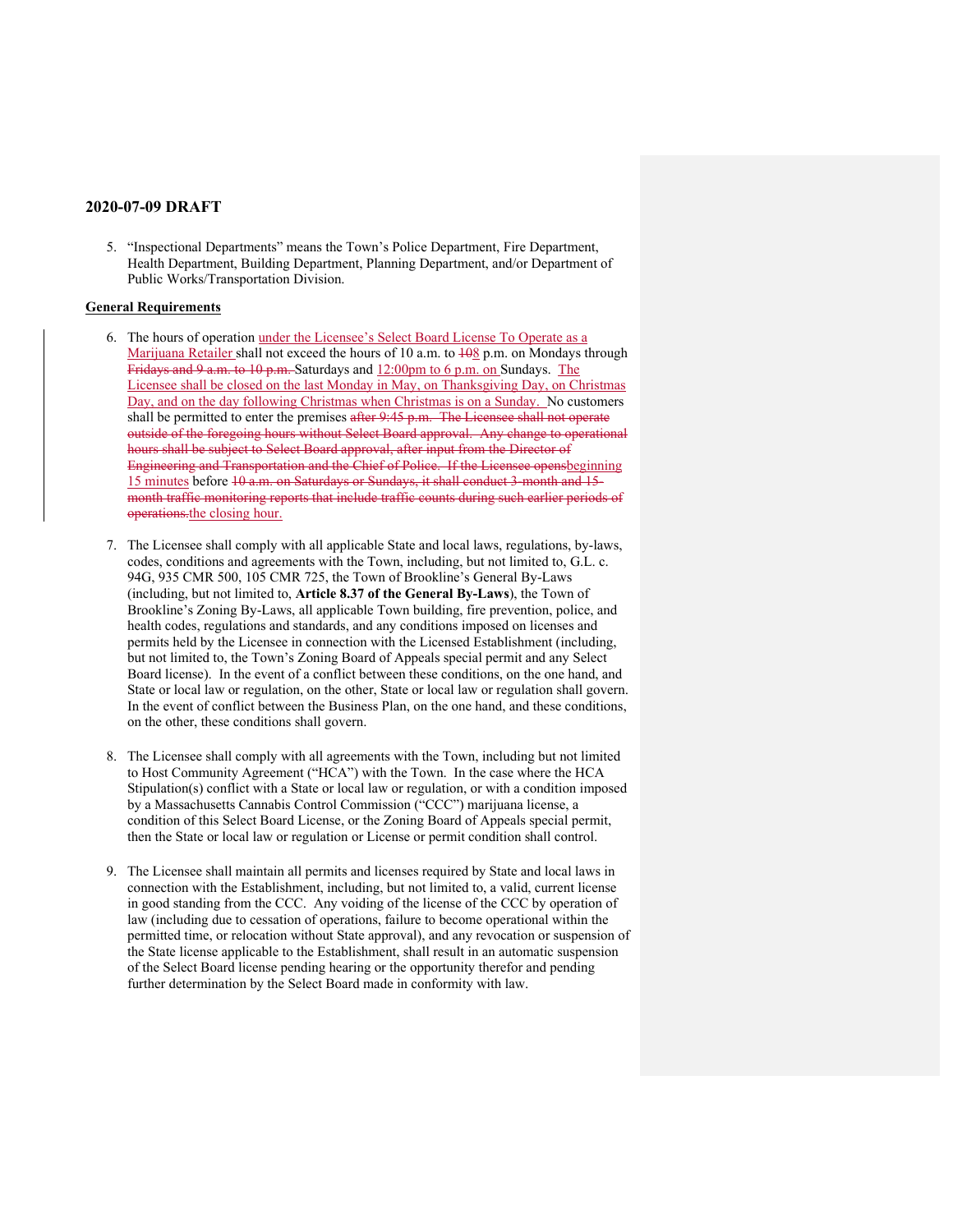- 10. The Licensee's operations at the Establishment shall be limited to those permitted by a CCC license and the Select Board License(s) pertaining to the Establishment and to the Premises.
- 11. The Licensee may close the Establishment or cease its operations, whether on a temporary or permanent basis, if permitted by State law, and if permitted by the Select Board after a written request to close or cease operations submitted to the Select Board that explains the reason(s) therefor, the length of such closing or cessation of operations, and any plans to reopen. The notification and request for permission to the Select Board must be submitted thirty (30) days in advance of the closing or cessation of operations. In the event of an emergency preventing the thirty (30) days notice and request for Select Board permission to close or cease operations, the Licensee shall submit the notice and request to as soon as it is aware of the need to close or cease operations. Failure to provide such notice and to obtain such permission may, after hearing or reasonable opportunity therefor, result in cancelation of the license.
- 12. The Licensee acknowledges that the conditions herein pertain to its sales of marijuana and related products as may be permitted under existing State law, and that in adopting these conditions, the Town assumes operations by the Licensee that comply with existing State law. The Town reserves the right to modify these conditions as may be permitted by law in the event that changes in State law do or could authorize changes in the products sold by the Licensee or in the nature of the Licensee's business. The Town reserves the right to modify these conditions in connection with the annual license renewal process and as otherwise permitted by existing law, including Article 8.37 of the Town's General By-Laws.

#### **Management-Related Requirements**

- 13. Unless already approved in connection with the Licensee's Town RMD Select Board License, The Licensee must obtain Select Board approval for Board Members, Executive Management Team Members, Directors, the Manager, and any Alternate Manager(s), and for any changes in Board Members, Executive Management Team Members, Directors, the Manager, and Alternate Manager(s), which may entail the Select Board's review of a person's suitability for such position. In the event that the Select Board or designee undertakes a criminal background check in connection with such suitability determination, the Licensee shall provide to each person for whom it seeks Select Board approval a CORI Acknowledgment Form and a hard or electronic copy of the Town's "CORI Policy: Licensing", and provide to that the person an opportunity to review such materials prior to the person's execution of the CORI Acknowledgement Form and the Establishment's submittal of the executed CORI Acknowledgement Form to the Town.
- 14. The Licensee must obtain the approval of the Chief of Police or designee for the executive(s) or manager(s) responsible for security at the Premises (including for formulating and/or implementing security measures, plans and policies pertaining to the Licensee's operations, physical facility or transportation to or from the site), and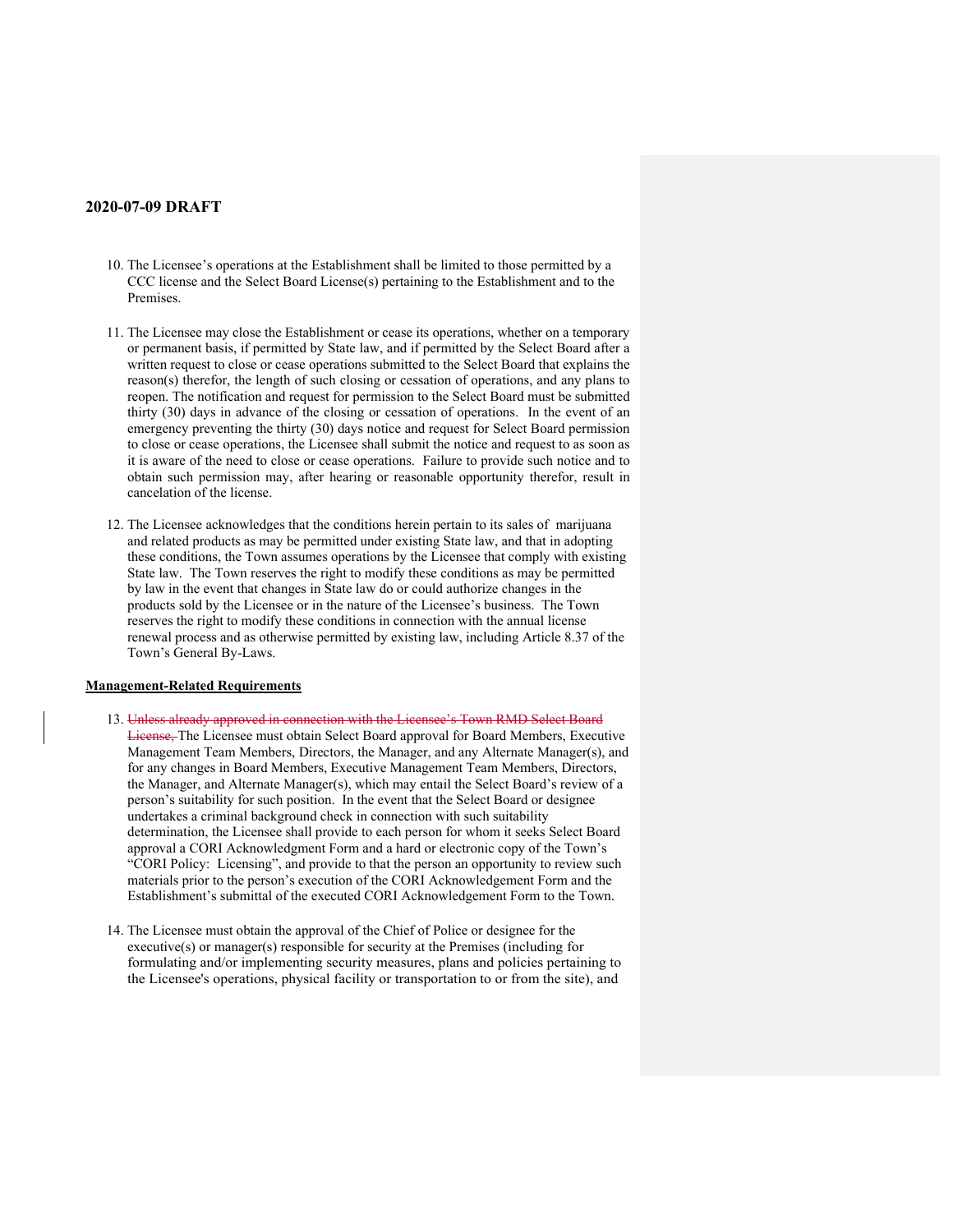for any change of personnel in such position.

15. A Manager or Alternate Manager must be on the Premises during the Establishment's hours of operation. In the event of an emergency, the Manager or Alternate Manager on site who needs to leave the Premises shall designate an Alternate Manager to act as the temporary manager on duty. A written record shall be kept which identifies the Manager or Alternate Manager on duty for each shift. The Manager or Alternate Manager on duty shall have total responsibility for the proper operation of the Establishment's Premises and operations.

#### **Operational Requirements**

- 16. There shall be no consumption, production or manufacture of any marijuana products at the Establishment or anywhere on the Premises. Production and manufacture does not pertain to repackaging of marijuana products produced or manufactured off-site. The Licensee shall comply with Police Department requests to post Police-Department signage in neighboring areas notifying the public that public consumption of marijuana is prohibited by law.
- 17. Deliveries of products shall not originate from the Premises unless explicitly required by State law.
- 18. The Licensee shall have an attendant on the Premises during the Establishment's hours of operation to assist visitors with ingress onto and egress from the Premises.
- 19. The Company shall not supply marijuana or marijuana products free of charge or as otherwise prohibited by 935 CMR 500.105. Prohibited endeavors shall include, but are not limited to, product "giveaways", gifts, coupons, free or donated marijuana or the distribution of marijuana or marijuana products as an incentive, prize or bonus in a game, contest or tournament involving skill or chance.
- 20. The Licensee shall participate in a Site Plan Review process in preparation of its annual license renewal (the first one of which will be for the calendar year of 2021). Said process, to be coordinated by the Planning Department, shall consist of representatives of relevant Town departments, which may include, but not be limited to, Police, Fire, Engineering and Transportation, Health, Building, and Planning Departments. The purpose of said process is for the Town departments to assess the effectiveness of the Business Plan and operations pertaining to transportation and customer demand management. The Licensee shall submit the following materials for the aforementioned Site Plan Review to the Planning Department one hundred and twenty (120) days prior to its scheduled license renewal date: (1) floor plans, (2) customer queueing plan within the footprint of the Premises that includes identification checkpoints and points of sale, (3) and a customer demand management plan, which together show how the Licensee will prevent customer queueing on the public way. Said plans shall be submitted for the review and approval of the aforementioned Town departments. The Licensee shall appear before the Select Board with the results of the aforementioned site plan review process.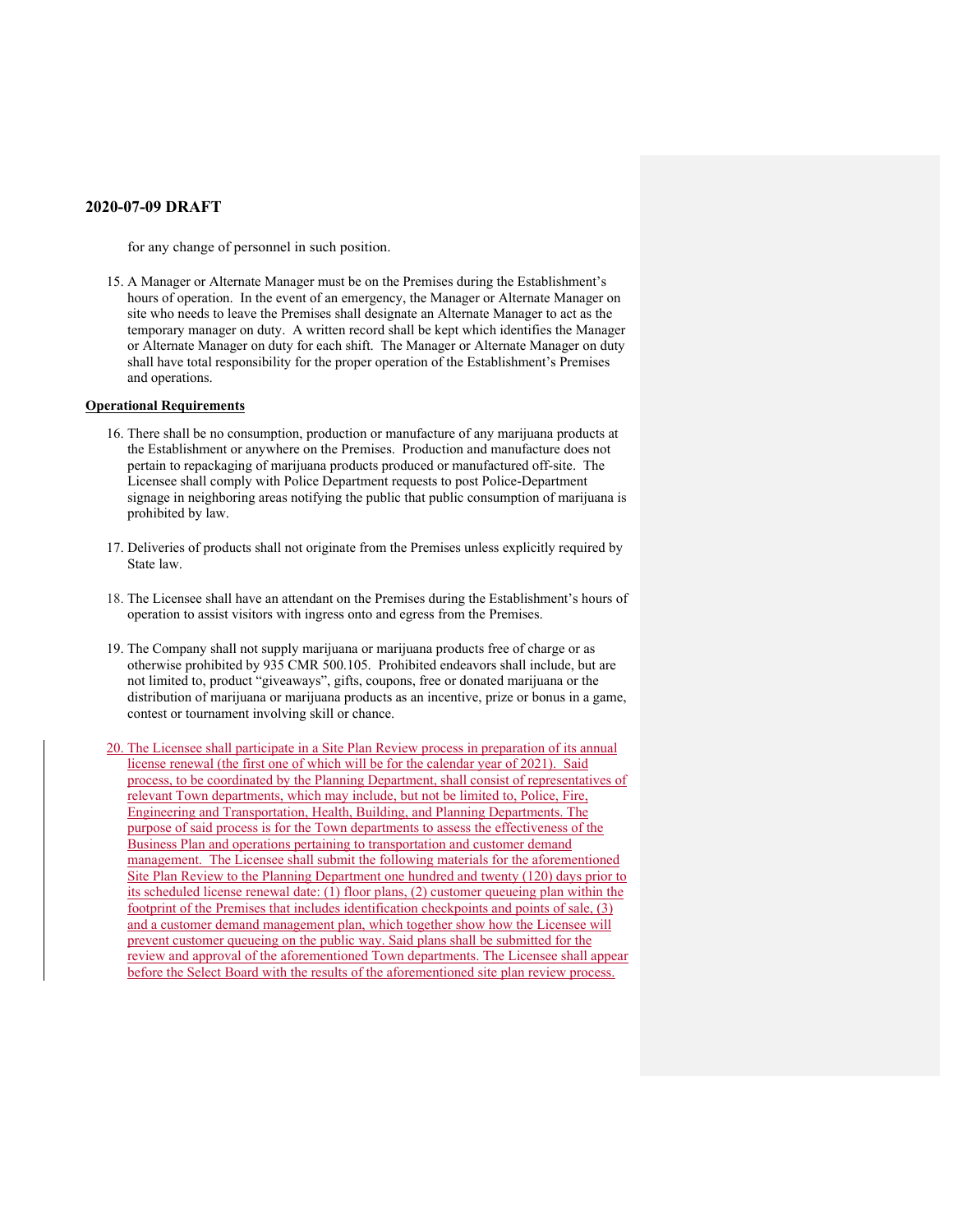20.21. (a) The Licensee shall comply with the current Transportation Demand Management Plan ("TDMP") submitted to the Town pursuant to the conditions of the Licensee's special permit, as the TDMP may be amended with Town approval.

(b) In connection with the Site Plan Review process addressed in Condition  $\#20$ , one hundred and twenty (120) days prior to the expiration of the Licensee's annual license, the Licensee shall submit to the Planning Director and the Director of Engineering and Transportation for their review and approval a revised TDMP that satisfies Sections (c) and (d) below and other requirements that may be established by the Director of Engineering and Transportation or designee, with input from other relevant Town departments as appropriate. The effectiveness of the TDMP will be reviewed with Town staff in anticipation of the annual licensing renewal process by the Select Board. To facilitate review of the effectiveness of the TDMP, the Licensee shall provide the Town with performance monitoring records, reports, and other records to show the Licensee's continued implementation of and compliance with the TDMP. Following the review of the TDMP's effectiveness, the Licensee will work with Town staff, if deemed needed by the Director of Engineering and Transportation, to submit a revised TDMP for approval by the Planning Department and the Transportation Division of the Brookline Department of Public Works to meet performance goals and TDMP industry best practices.

(c) At a minimum, the TDMP shall include, but is not limited to (as the Director of Engineering and Transportation may determine with any input from relevant Town departments):

(1) The provisions in the Revised August 5, 2019 TDMP.

(2) Provide a 100 % parking subsidy at MBTA lots.

(3) Performance goals for site trips, travel modes, and parking demand on a weekday and Saturday.

(4) Performance mode goals that meet the most recent United States Census Bureau American Community Survey five-year summaries for Brookline (currently 32% public transit, 27% bike or walk, 33% drive, and 8% carpool/other).

 (5) Provide employees that choose to drive with 100% parking subsidy for off-street parking on private property

(6) Employee parking on public streets or lots prohibitions while working and corrective actions including termination for violation.

(7) Explore joining the Allston-Brighton TMA to provide guaranteed ride home program for employees who do not drive in cases of emergencies as well as other services such as carpool/rideshare, etc.

(8) Explore with the Town and the CCC the possibility of an offer of discounts or other incentives to customers who utilize modes of transportation to the site other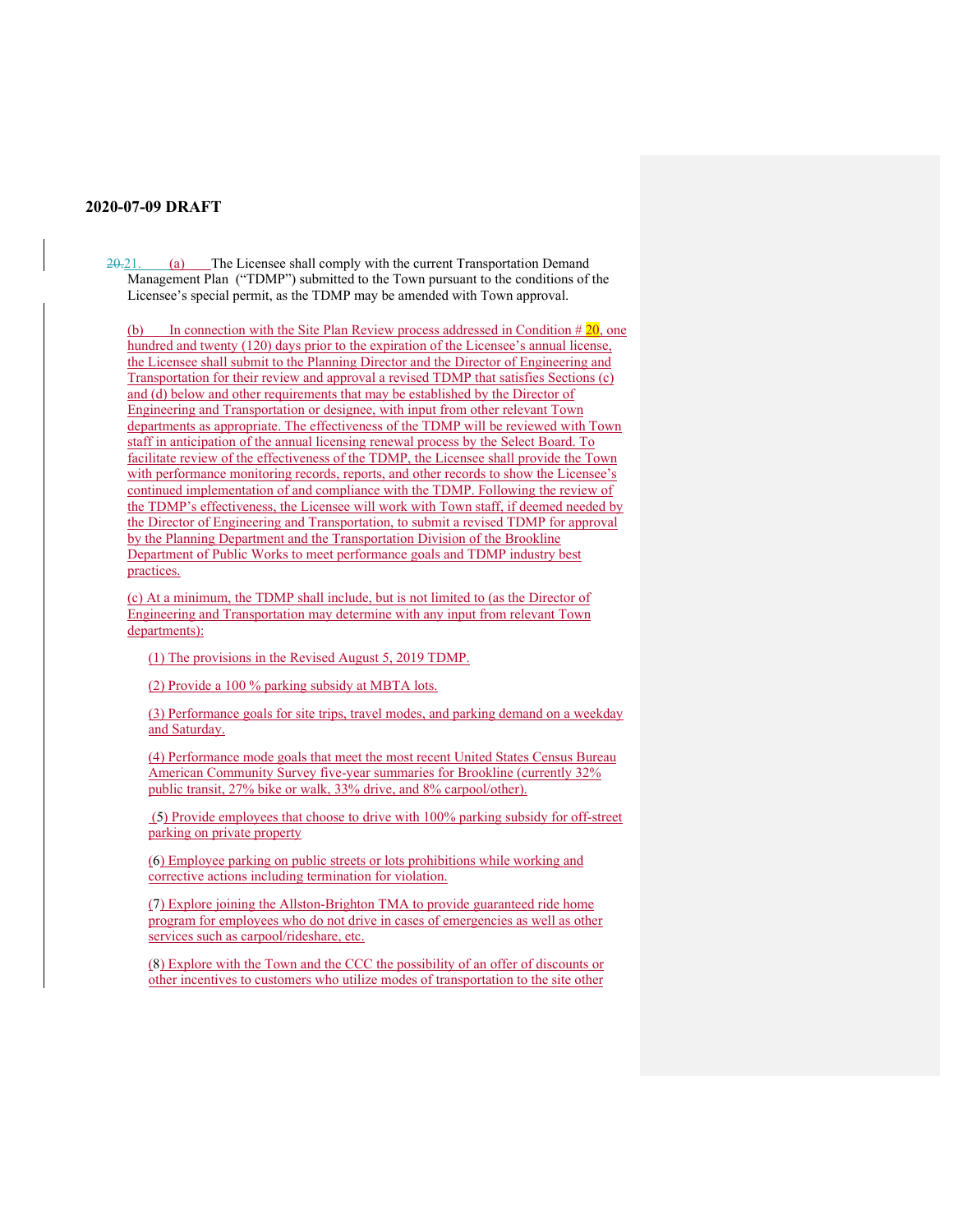than a motor vehicle.

(9) Provide a website and Transportation Guide to include transit routes/schedules, car share locations, bike share such as BlueBikes as an option and show locations of the closest stations, to include language that discourages parking on the residential side streets.

(d) All performance monitoring will be conducted by a qualified transportation consultant and shall, at a minimum, include, but not be limited to (as determined by the Director of Engineering and Transportation with any input from other relevant Town departments):

(1) The provisions in the revised August 5, 2019 TDMP.

(2) The performance monitoring program will include two weekdays and in addition a Saturday on dates to be approved by the Town in advance of the study.

(3) Total number of employees, the percent arriving by each mode, the location of parking for those that arrive by personal vehicle, number of times a service through the TMA was used (if applicable), and summary of events/materials provided to employees concerning travel to work options and corrective actions taken to meet the allowable trip generation.

(4) Customer intercept survey data that collects the following data points: home zip code, arrival mode (MBTA, bike, walk, bike share, ride share/TNC/taxi, drive, etc.); and if by 'drive,' the location where they parked, a summary of events/materials provided to customers concerning travel to work options, and corrective actions take to meet the allowable trip generation.

(5) The performance monitoring program study shall be conducted one hundred twenty (120) days from the opening date of the establishment and one hundred twenty (120) days prior to the expiration of the annual license

22. The Licensee shall make reasonable efforts approved by the Police Department and Transportation Division to ensure that customer pick-up and drop-off (including by Transportation Network Companies ("TNC") such as Uber and Lyft) occur in locations and in a manner that does not obstruct the public way or inhibit the passage of members of the general public to move on Beacon Street and Webster Street. The Licensee's actions shall at minimum include the following:

- Work with TNCs, customers, the Brookline Police Department, and the Transportation Division of the Brookline Department of Public Works to identify and implement clearly marked customer pick-up and drop off locations. Pick-up and dropoff locations should accommodate traffic coming from the east and west of the site.
- b. Supplement the Town of Brookline's efforts to facilitate the orderly arrival and departure of the Licensee's customers by clearly messaging the availability of alternatives to privately owned motor vehicles (such as public transportation and bike shares) as options to travel to the Establishment, and by providing information about the location and functioning of pick-up and drop off areas and the location of adjacent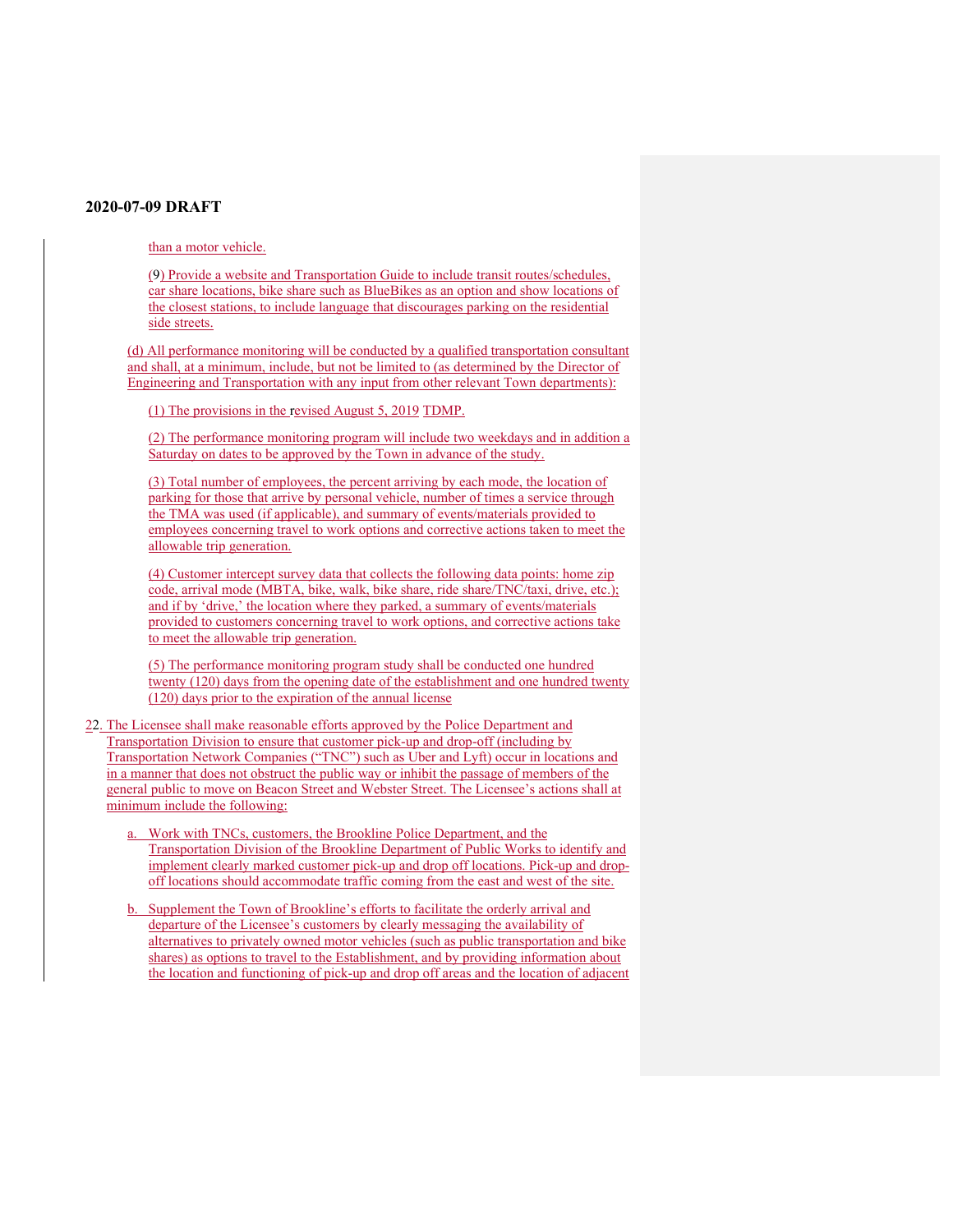## bike share corrals.

- Install internal signage proximate to the retail area's  $exit(s)$  reminding customers of transportation options and encouraging the use of public transportation, bike shares, and the pick-up and drop off areas.
- d. Support the Brookline Police Department's efforts to promote proper use of the pickup and drop off areas and engage in proactive customer education about appropriate means of arrival and departure.
- 23. The Licensee shall at all times comply with the current approved Business Plan that has been approved by the Chief of Police or designee following input from appropriate Town departments as the Chief or designee may determine.
- 24. The Company shall accept as valid proof of age a government-issued photographic identification containing a date of birth, both in connection with sales by the Company through the Establishment's operations and for deliveries of marijuana and marijuana products to locations within the Town. The Licensee shall use Police Departmentapproved ID scanner technology to verify the adult consumer is 21 years of age or older prior to entry into the facility and will verify ID again at point of sale. The Licensee shall comply with a plan approved by the Police Department for verification of identification and proof of age at any entrance used by the public, as it may be amended upon the request of or with the approval of the Police Department.
- 25. There shall be no queueing of customers outside the building footprint, except as may be permitted by relevant Town departments during Phase 3 and Phase 4 of the Commonwealth of Massachusetts's Covid-19 State of Emergency ("Temporary Queueing"). Temporary Queueing is not permitted in the public way at any time. Temporary Queueing is permitted in the private alley between 1341 Beacon Street and 1351 Beacon Street and in the satellite parking lot at 1341 Beacon Street ("Queueing Areas"). No more than ten customers, excluding the Licensee's staff, may queue in both Queueing Areas combined at any time. The Licensee shall have sufficient staff and/or security agents to monitor and manage all customer queues and exits (the latter to assure that there is no entry via an exit) as shall be approved by the Police Department. A clear path for pedestrians at least four (4) feet in width shall be kept open on the sidewalk at all times, including hours when the business is closed to the public. Licensee staff will monitor the line and take steps to ensure that the 4-foot path of travel is present at all times for the entire length of the line, including asking customers to leave and return at another time, if necessary. Temporary stanchions shall be used to keep the customer line in double file and to maintain a clear path of travel of four (4) feet. The stanchions shall be removed at the close of business or when not in use. If queueing occurs during times when the facility is not open, the Licensee shall work with the Town to implement measures to ameliorate any potential nuisance conditions posed thereby, including hiring a detail officer during hours when the business is closed to the public and providing staff during such hours to assist with managing queuing conditions. If the Chief of Police and/or the Director of Engineering and Transportation deems sidewalk queueing a hazard or nuisance, the Licensee shall devise a contingency plan to eliminate sidewalk queue

**Commented [PC2]:** Updated 7/9/20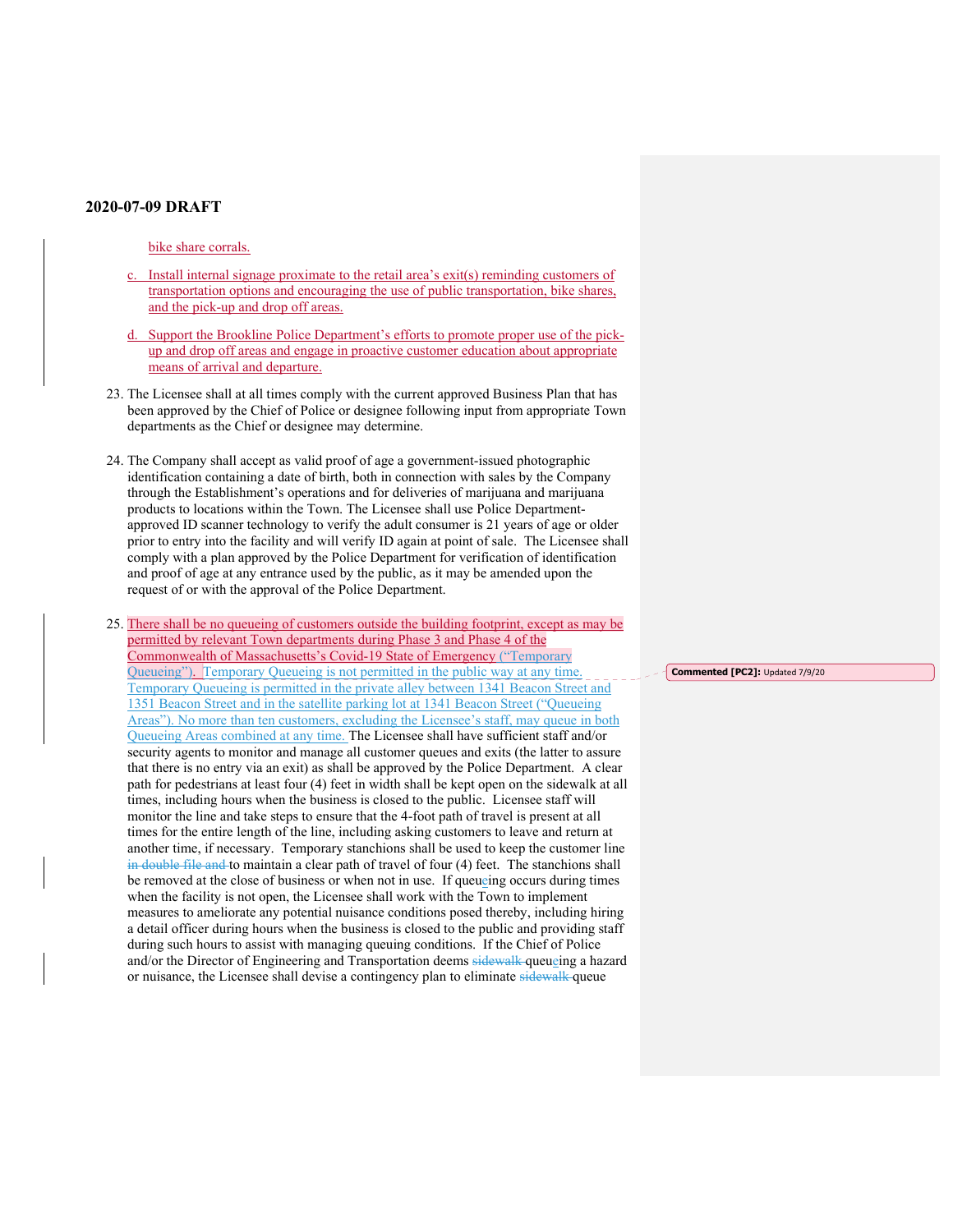subject to the review and approval of the Chief of Police and the Director of Engineering and Transportation, with all associated costs borne by the Licensee. The Licensee shall consider a contingency plan that consists of customer satellite parking locations with shuttle vans transporting customers between the satellite parking location and the retail establishment in a continuous loop in addition to seeking out private parking spots to rent for customer use. The Licensee shall comply with Town requirements relating to sidewalk occupancy permits from the Department of Public Works for such stanchior A security agent will end the sidewalk queue 6'-3' prior to the end of the alley between 1341 Beacon St. and 1351 Beacon St. The Licensee shall comply with any queueingrelated requirements set forth in the Business Plan. The Licensee shall appear before the Select Board approximately six (6) months after commencing sales to review any issues regarding operations to date, including sidewalk queuing.

26. The Licensee shall work with the Town on a Town-approved opening plan that incorporates COVID-19 procedures consistent with the State's requirements in anticipation of the commencement of Adult Use sales. The opening plan shall provide that the Licensee's opening day shall fall on a Saturday. The Licensee shall comply with the Town-approved opening plan and shall obtain written approval by relevant Town departments for any proposed changes to procedures and operations described in the Town-approved opening plan. The Licensee shall implement Town-recommended measures for the opening plan, which may include, but is not limited to, providing for off-hours staffing at the exterior of the building to manage lines and crowds and the hiring of one or more additional detail officer. The Licensee will not engage in commence Adult Use sales prior to receiving written Police Department approval of the opening plan and any proposed amendments thereto. The Licensee will not commence Adult Use sales prior to an inspection conducted by the Health Department. At least two (2) weeks prior to the anticipated date for the commencement of Adult Use sales, the Licensee will present the opening plan to the Select Board. Prior to opening, the Licensee shall host a question-and-answer session via video-conferencing for the community. Before implementing provisions of the State's COVID-19 reopening plan for Phase 4, the Licensee shall submit to the Town a Phase 4 Operations Plan for review and approval of relevant Town Departments and for presentation to the Select Board. The Phase 4 Operations Plan shall incorporate COVID-19 procedures consistent with the State's requirements for Phase 4.

- 27. During periods of snow, the Licensee will maintain the public sidewalk on the exterior of the Premises in a non-slippery condition and will remove snow banks from the full width of the sidewalk to allow for the free flow of pedestrian traffic.
- 28. The Licensee will endeavor to identify additional off-street employee parking opportunities in the vicinity.
- 29. The Licensee will post Police Department-approved signage conspicuously displayed in the vicinity of sales transactions areas that informs the public of the penalties for 1)

**Commented [MM3]:** not applicable because no queueing on sidewalk

**Commented [PC4]:** Updated 7/9/20 **Commented [PC5]:** Updated 7/9/20 **Commented [PC6]:** Updated 7/9/20

**Formatted:** Font: (Default) Times New Roman, 12 pt **Formatted:** Normal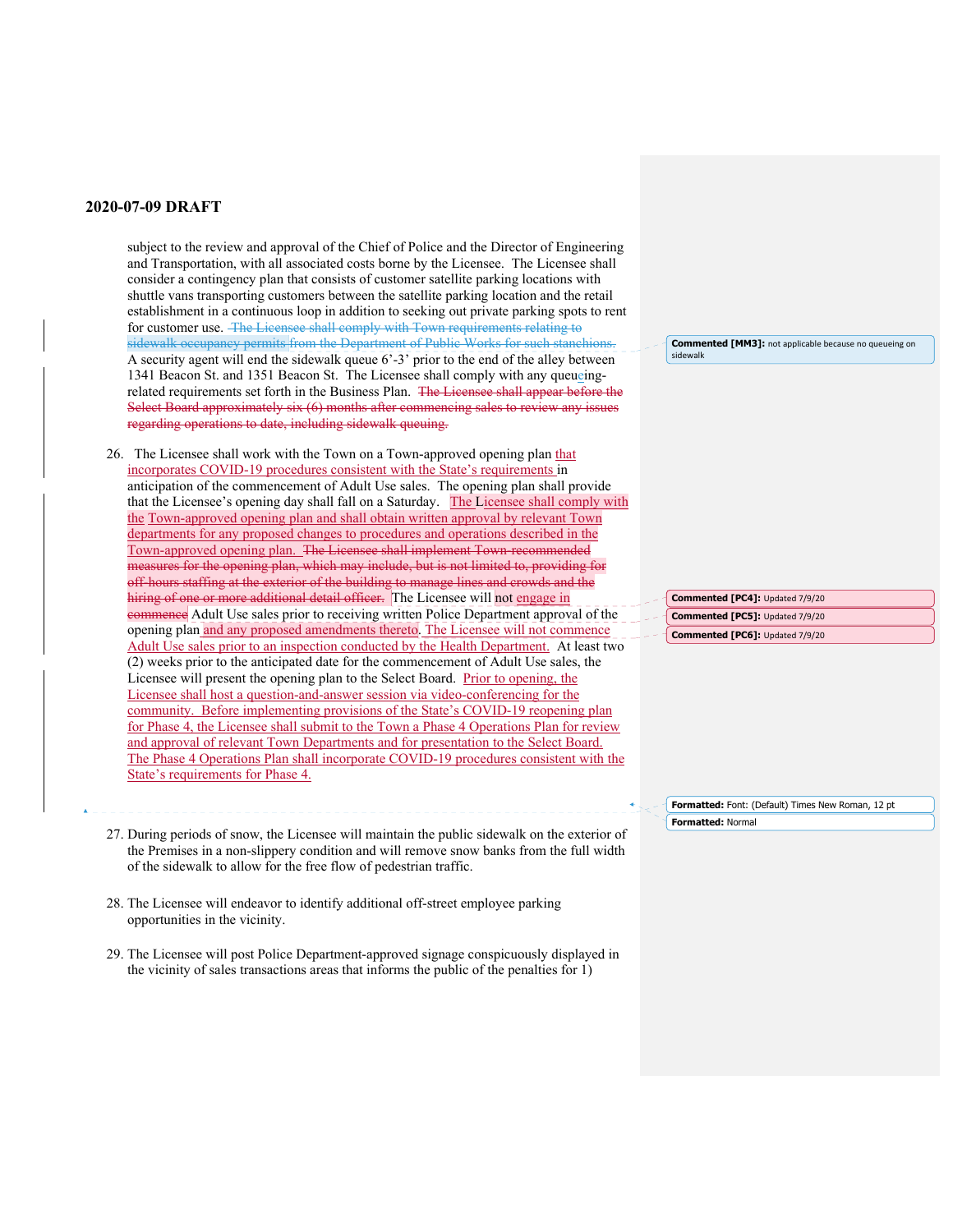driving under the influence of marijuana, 2) purchasing marijuana while under-aged or on behalf of an under-aged person, 3) possessing an open container of marijuana in the passenger area of a motor vehicle, and 4) public consumption of marijuana products.

30. Except in emergency situations, within 60 minutes after the closing time for adult-use sales, all exterior close-down activities by the Licensee and their employees and vendors, including but not limited to waste disposal and waste receptacle movement, cleaning of outdoor premises, and rearrangement and storage of materials, shall cease completely. Any further required close-down actions, should the licensee remain open later for allowable purposes, shall occur only within the building.

#### **Security-Related Requirements**

- 30.31. The Licensee shall immediately notify the Town's Police Department of any known or suspected violation of criminal law or suspicious activity that has taken place on or near the location of the Establishment. This is to include any criminal behavior related or unrelated to the business of the Establishment. The Licensee shall maintain an incident log that lists and describes unusual incident(s) (by way of illustration only, the presentation of fake identification).
- 31.32. The Licensee shall promptly copy the Town's Chief of Police on any notifications and submissions it makes to the Massachusetts Cannabis Control Commission.
- 32.33. The Licensee shall facilitate the immediate access and transfer of video footage from any video surveillance system of the Establishment's interior or exterior when so requested by the Town's Police Department (which request may be made when the Police Department has a reason to believe that such footage may be of assistance in an ongoing investigation related or non-related to the Establishment's business). The Town's Police Department will have access to the Video Management System from the Town's Public Safety Building to monitor any activities inside or outside of the facility in real time at the Department's discretion. The Town's Police Department does not hereby commit to monitoring such cameras regularly. The placement of such cameras shall not violate any person's right to privacy under State and federal law.
- 33.34. The Licensee shall connect its alarm system to a third party monitoring system, and notify the Town's Chief of Police about said third party monitoring system. During non-business hours, an Executive Management Team Member, Manager or Alternate Manager with access to all areas of the Premises (including limited access areas) shall respond to the alarm in person within one hour. In the event of accidental activation of a panic alarm, the Licensee will notify the Police Department that the activation was accidental. The Police Department may conduct a check of the facility in the event of an accidental activation.

#### **Public Health-Specific Requirements**

34.35. All packaging and labeling of marijuana and marijuana products must be done in accordance with State law and regulations.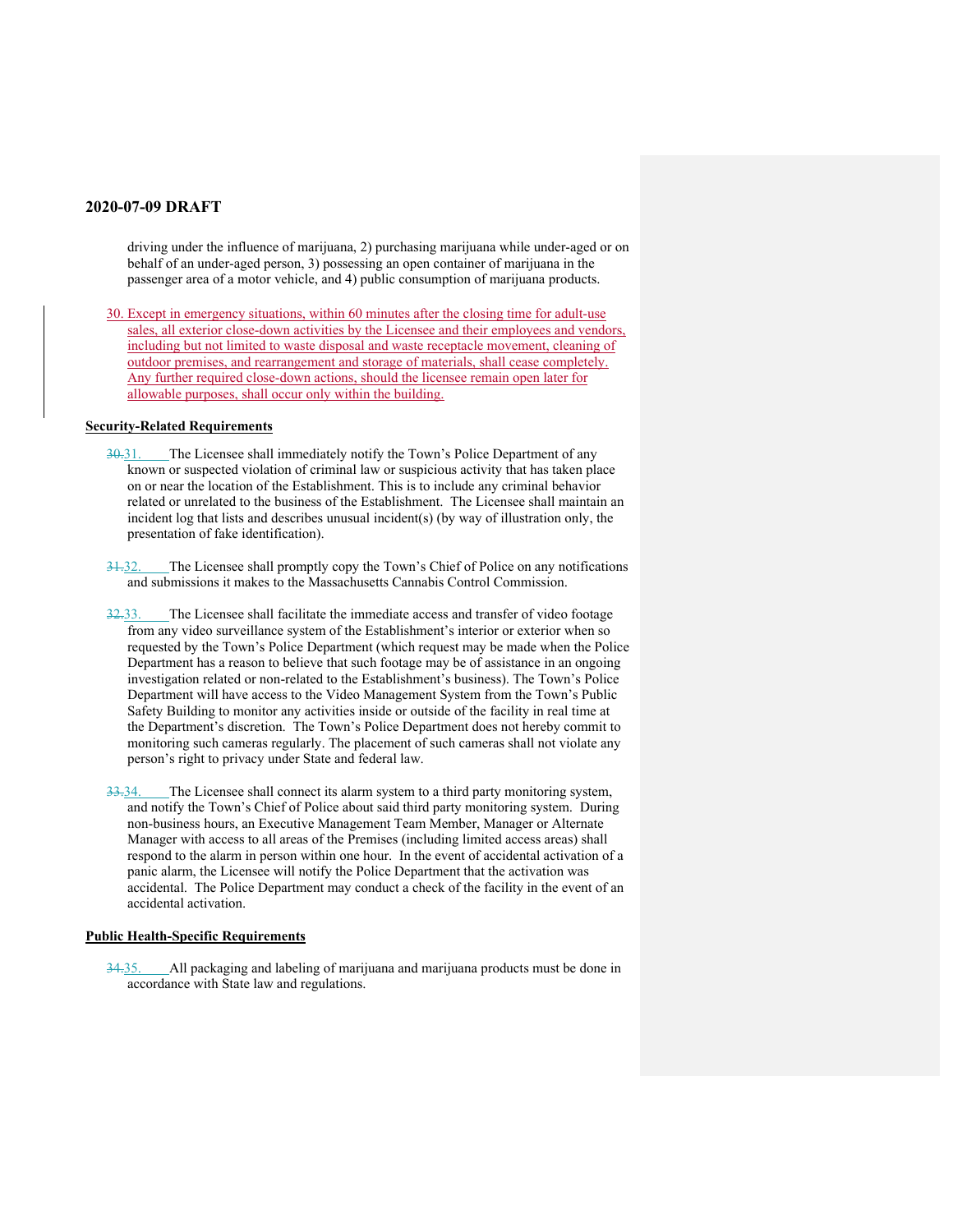- 35.36. The Licensee must provide educational materials for adult use consumers. The materials must include information to ensure proper MIP dosage and safety tips, including instructions, information and warnings about the following:
	- a. Dosage safety: urging consumption on a "start Low" and "go slow" basis, including information about variability among individual tolerance to products and person-to-person variation in the effects;
	- b. Guidance for first-time or low-tolerance patients or consumers;
	- c. Information regarding dosage and ingredients of available products;
	- d. Duration: Information about both the time interval until the product effects are felt and the length of product effects;
	- e. Responsible storage: Direction to keep products away from children, kept in child-resistant packaging, and not to store near other food items;
	- f. Driving and machinery: Not to operate a vehicle or machinery under the influence;
	- g. Pregnancy: That there may be additional health risks associated with consumption of this product for women who are pregnant, breastfeeding, or planning on becoming pregnant.
	- h. With regard to edible MIPs:
		- (i) Alcohol: Not to mix MIPs with alcohol;
		- (ii) Eating first: To eat a full meal before consuming MIPs as doing so helps in lowering the intensity of the effects.
- 36.37. Marijuana and marijuana products, including edible marijuana products, are subject to random inspection and testing by the Town, and/or verification by the Town that inspection and/or testing has occurred, as may be consistent with State law.
- 37.38. There shall be no production or manufacture of any products at the Establishment. This does not pertain to repackaging of cannabis products produced or manufactured offsite.
- 38.39. The Licensee shall keep an updated product and price list on file with the Board and the Town's Health Department.

## **Facility-Specific Requirements**

39.40. The Licensee shall conspicuously post Police Department-approved signage at any entrance actively used by the public (including any door leading into any vestibule) indicating that entry into the premises is prohibited by persons not possessing valid identification to prove that the person is at least 21 years of age. The notice shall be no smaller than 8.5" by 11."

#### **Community Relations-Specific Requirements**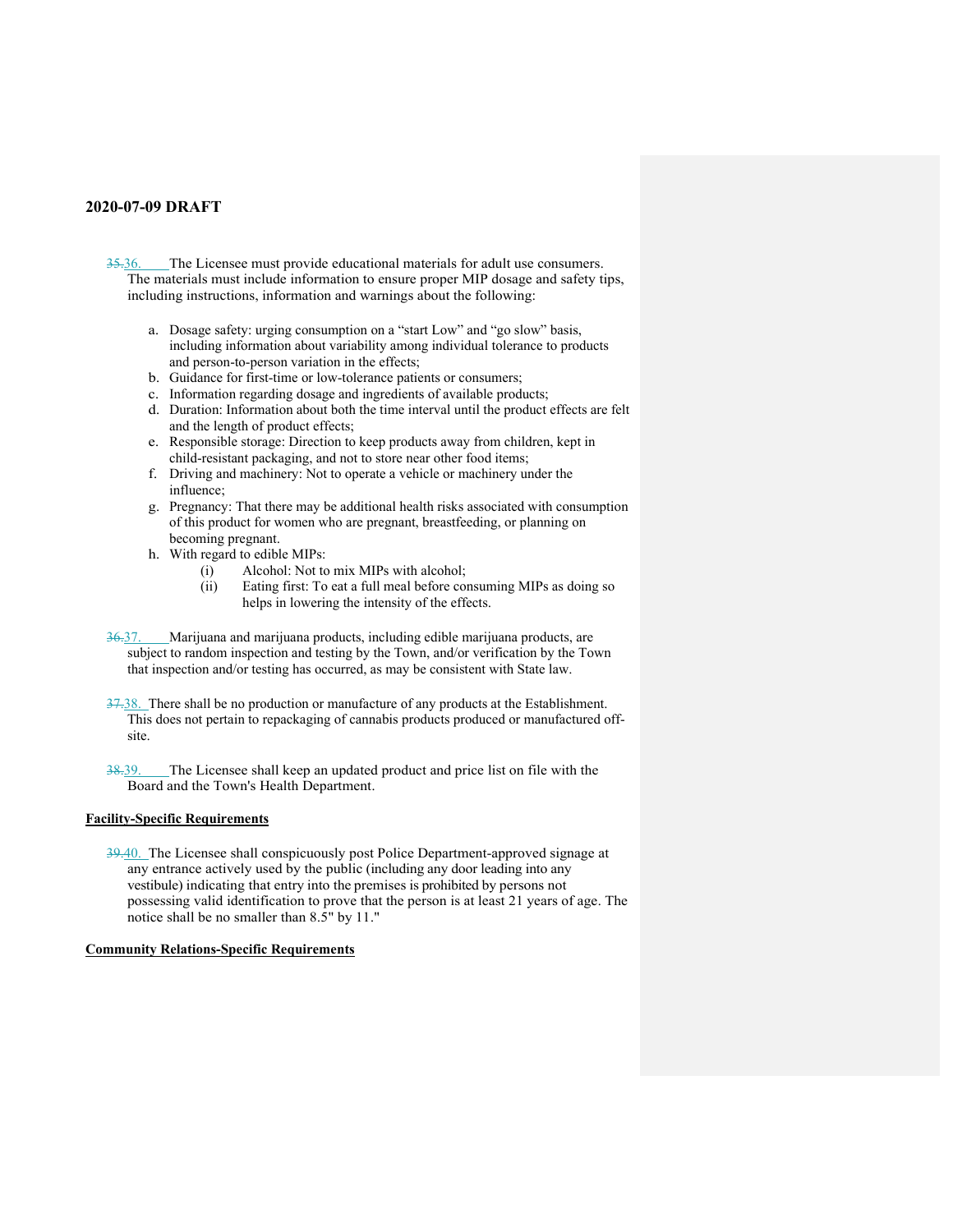- 40.41. The Licensee must hold an annual community meeting to provide abutters and community residents with an opportunity to comment on the Licensee' s operating practices, policies and plans.
	- (a) Community meetings shall be advertised in the Brookline local newspaper between two (2) and four (4) weeks in advance of the meeting and announced on the Licensee's website beginning at least four (4) weeks in advance of the meeting and through the date of the meeting.
	- (b) The Licensee shall promptly notify the Town Administrator of community meetings and supply a copy of the Brookline local newspaper advertisement.
	- (c) The Licensee shall notify all Town Meeting members of community meetings two (2) to three (3) weeks in advance of the meeting.
	- (d) As part of the Town's annual license renewal process, the Licensee shall submit a report outlining the number of attendees, a summary of comments received, and proposed responses and plans to address comments.

### **Access to Information and Required Notifications and Submissions**

- 41.42. The Licensee shall cooperate and comply with requests for information made by the Select Board and its agents.
- 43. The Licensee shall cooperate with reasonable requests for information from and meetings with the Town's Community Impact Coordinator. The Licensee shall cooperate with the Coordinator's reasonable efforts to establish a regular schedule of check-ins to ensure timely discussion of issues and quick response to concerns. The Licensee shall also cooperate and engage, as reasonably requested, with the Cannabis Mitigation Advisory Committee.
- 42.44. Within twenty-four (24) hours of receipt of notice of it, the Licensee shall: (a) file with the Town Administrator, Director of Public Health and the Building Commissioner any summary cease and desist order, cease and desist order, quarantine order, suspension order, revocation order, order limiting sales, deficiency statement, plan of correction, notice of a hearing, notice of any other administrative process or legal action, denial of a Certificate of Registration, denial of a renewal of a Certificate of Registration, or final action issued by a state or federal agency (including, but not limited to, the CCC) regarding the Licensee or the Licensee's Certificate of Registration;
	- (b) inform the Town Administrator if any of the Licensee's State agent registrations is revoked, if a renewal application for a State agent registration is denied, or if the agent is subject to any pending administrative process or legal action; and
	- (c) Inform the Town Administrator of receipt of notice of any federal enforcement action against or investigation of the Licensee.
- 43.45. Within fourteen (14) days of submission to the CCC, the Licensee shall provide to the Select Board a copy of its application to the CCC for an original or renewed CCC, with personal information such as birth dates, social security numbers (including last 4 digits), financial/bank account numbers, driver's license numbers and criminal offender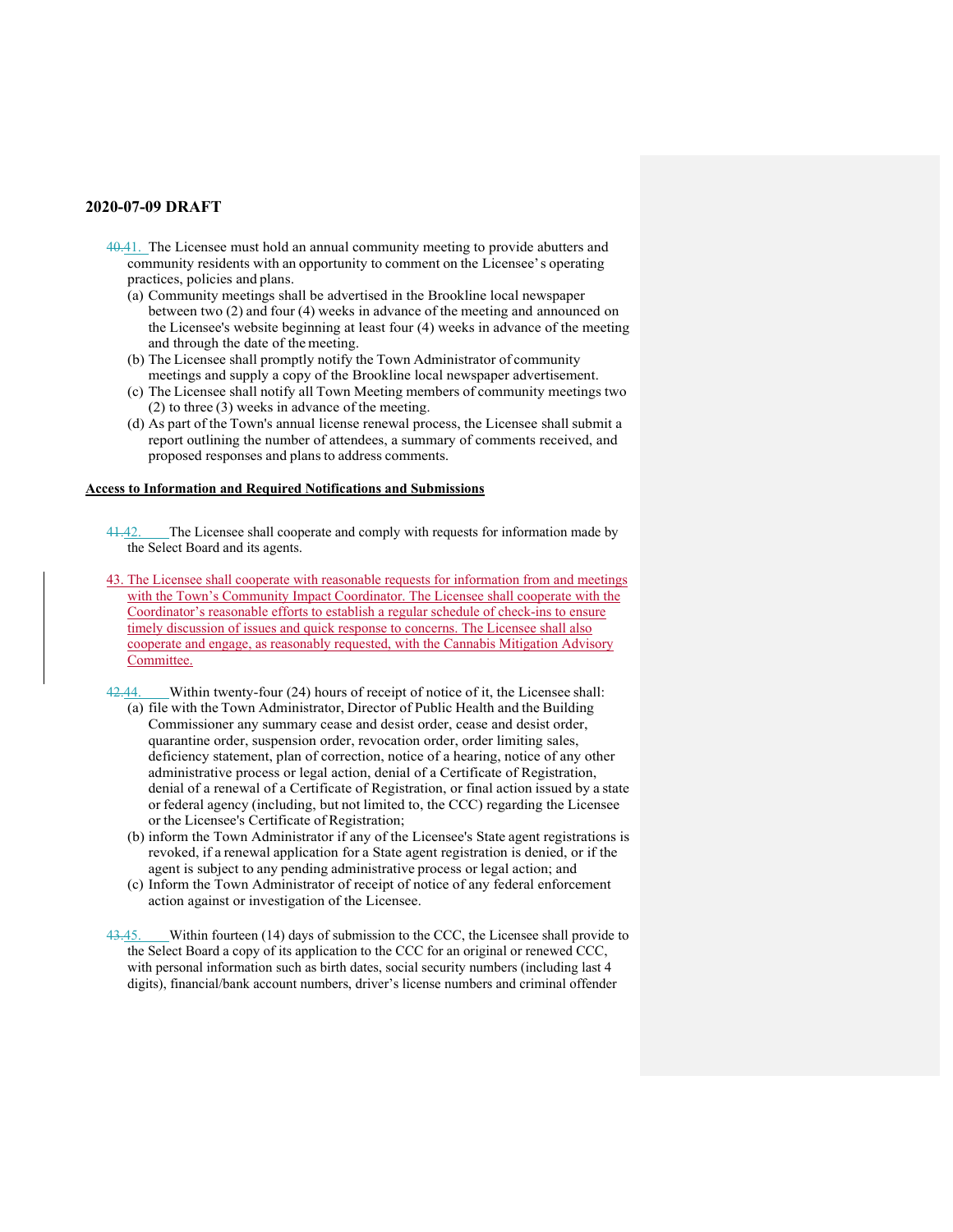record information (CORI), and personal addresses, telephone numbers and email addresses redacted. Copies of such applications may be disclosed in accordance with the provisions of the Public Records law. The Company may identify information within such documents that has not been redacted that it believes is non-public record information, for the Town's consideration.

44.46. The Licensee shall promptly provide prior written notice to the Town Administrator of its intent to cease accepting a form of electronic payment (*e.g.,* credit or debit card).

45.47. The Company shall provide the Town Administrator, Chief of Police, Fire Chief, Health Director, Planning Director, and Building Commissioner with an up-to-date list of the names, 24-hour telephone numbers and email addresses of all Executive Management Team Members, Managers, Alternate Managers, and key holders of the Premises to whom the Town may communicate if necessary during business hours and after business hours.

46.48. Executive Management Team Members, Managers and Alternate Managers shall respond within twenty-four (24) hours of contact by a Town staff member. The Company agrees to appear before the Select Board and/or to communicate with Town staff if requested to do so.

47.49. The Licensee shall maintain on the Premises in a readily-accessible location one or more binders containing (a) all operating policies and procedures required by 935 CMR 500 and 105 CMR 725, (b) an up-to-date list of all products sold by the Licensee through the Establishment's operations, including the strains and forms in which marijuana and marijuana products are sold, along with prices charged, (c) the Licensee's entire application for an original CCC license in connection with the Establishment and any application for a Town Select Board license, in addition to renewal applications for such licenses, if dating within the past five (5) years; (d) a Town Health Departmentapproved pest control and a rubbish and litter plan, (e) a copy of the Registration Cards for the Establishment's Agents staffing, or supervising staff, of the Establishment, and (f) proof of a general liability insurance policy or escrow account as required by 935 CMR 500 and/or 105 CMR 725. Upon the request of the Select Board or its agent, the licensee shall make the binder(s) available for inspection.

The Licensee will cooperate with a pre-operational inspection by the Inspectional Departments prior to commencing recreational marijuana and recreational marijuana product sales.

49.51. The Licensee shall submit requested data and reports to the Board and its agents in the form and manner that they may determine. The Licensee may identify information within such documents that it believes is non-public record, for the Town's consideration. These submissions shall include, as part of the annual Town license renewal process, an annuala report the accuracy and completeness of which is attested to under penalties of perjury detailing information that shall include: